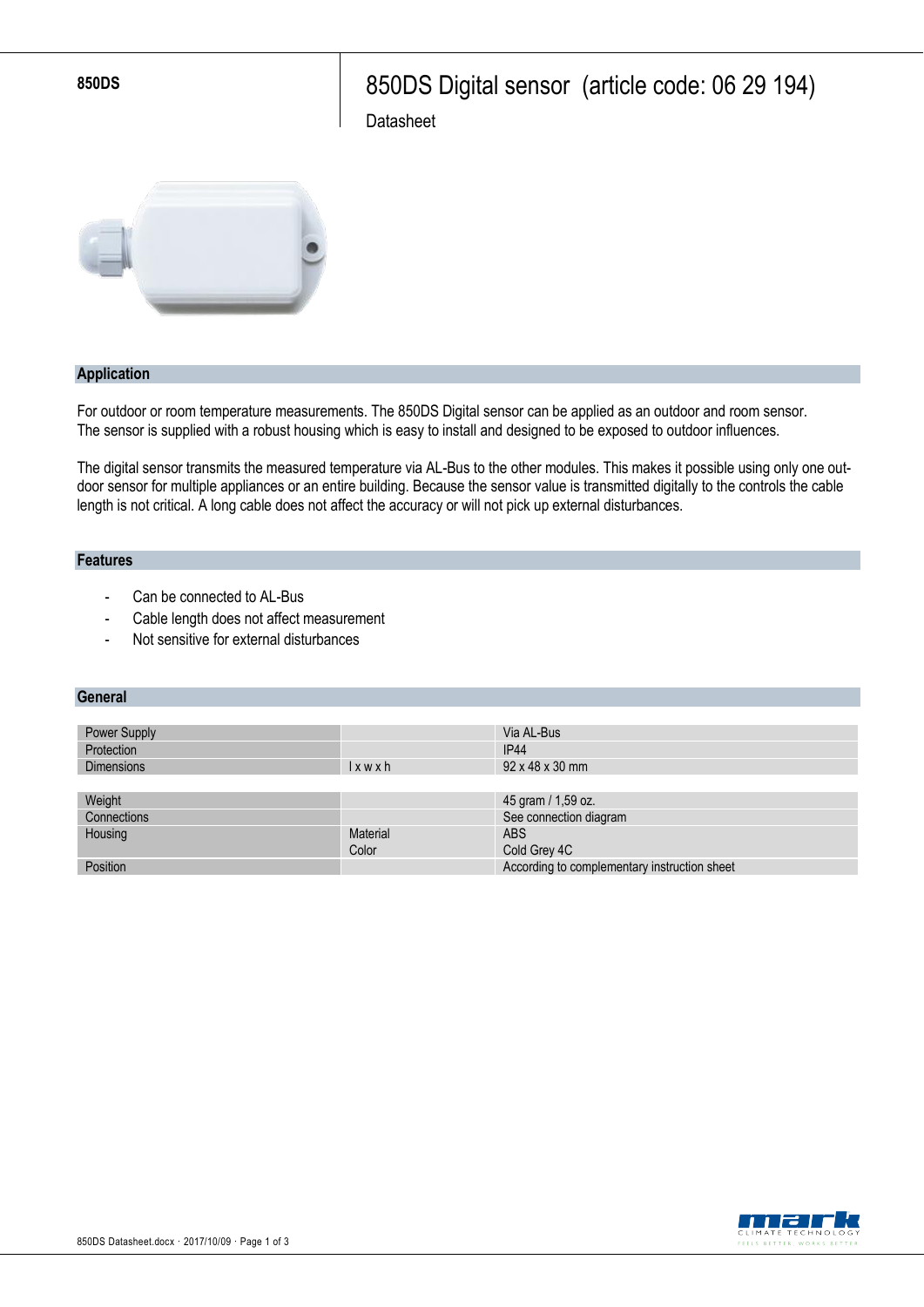# **850DS** 850DS Digital sensor

**Datasheet** 

### **Application scheme**

The digital sensor transmits the measured temperature via the AL-Bus to other modules of your system, like a burner control or user interface.

> Used as outdoor temperature sensor, not sensitive for exposure to extreme outdoor influences or long cable



length.

### **Indoor:**

Used as room temperature sensor, can be installed at any location in the house/building.

# **Connection Diagram**



### **Connectors**

| <b>Connector</b> |                                              |
|------------------|----------------------------------------------|
| J4               | 2-pole screw terminal block,<br>5 mm spacing |

## **Inputs**

**Sensors**

Temperature sensor NTC 10k @ 25°C.